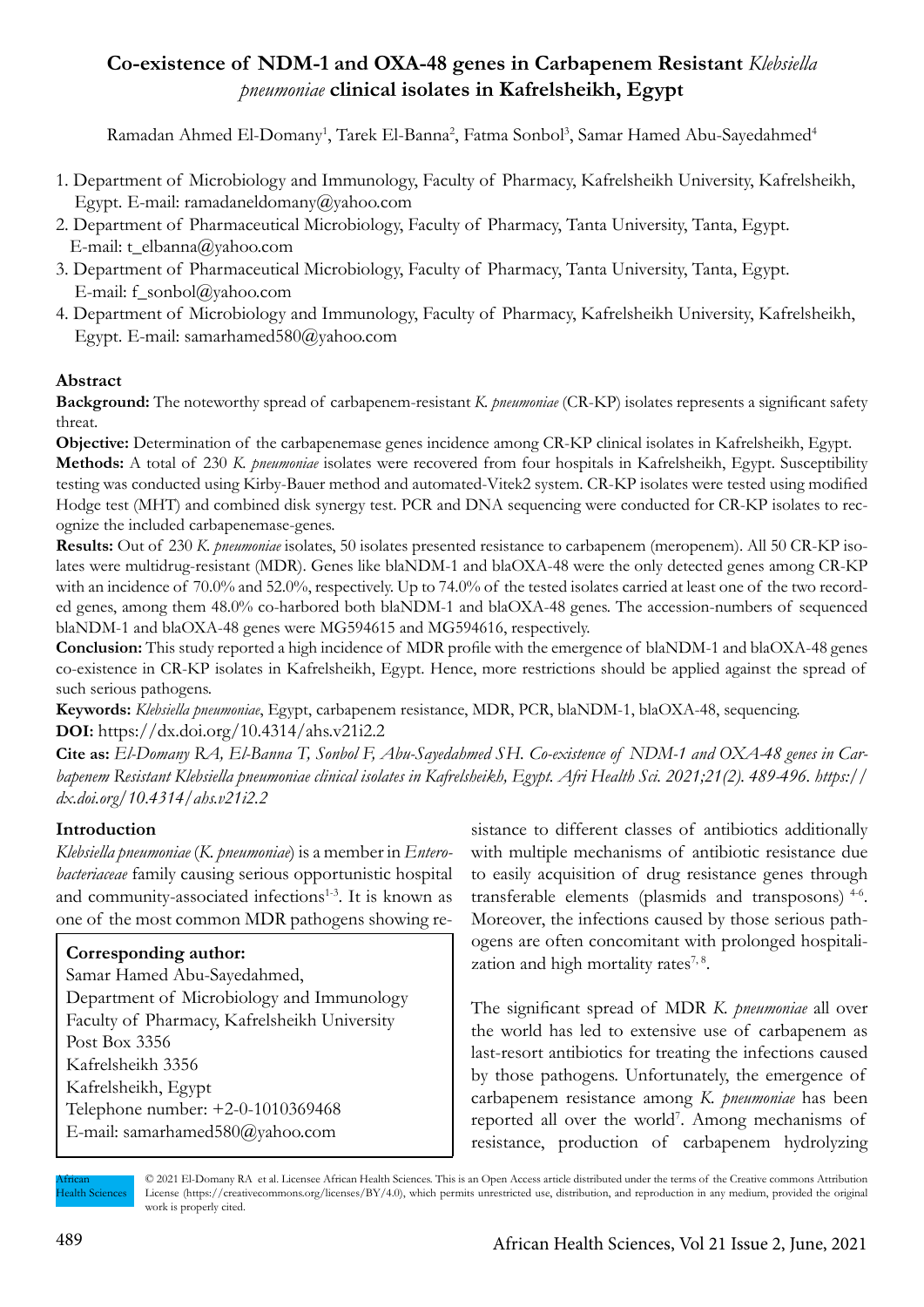enzymes (carbapenemases) is considered as the most common mechanism of carbapenem resistance and a significant cause of worry in the Middle East and worldwide9-13.

Carbapenemases are β-lactamase enzymes belonging to classes A, B, C and D and can be categorized according to the dependency on divalent cations for the activation of the enzyme into metallo-carbapenemases, MBLs, (zinc-dependent class B) and non-metallo-carbapenemases (zinc-independent classes A, C, and D). The most commonly detected carbapenemases in Enterobacteriaceae are KPC (*Klebsiella pneumoniae* carbapenemase); GES (Guiana extended-spectrum); VIM (Verona integron encoded metallo-β-lactamase); IMP (imipenemase), NDM (New Delhi metallo-β-lactamase) and OXA-48 (oxacillinase-48) $14$ .

Regarding the remarkable increase in carbapenem resistance among *K. pneumoniae* isolates, the world nowadays is concerned about screening for those carbapenemase- producing strains. In Egypt, there were several studies about carbapenem resistance, however, some information was known about carbapenem resistance in *K. pneumoniae* from Delta region. Therefore, this study was conducted to determine the incidence of carbapenem resistance-associated genes in CR-KP clinical isolates in Kafrelsheikh city, Egypt.

### **Material and Methods Bacterial isolates**

A total of 230 non-duplicated *K. pneumoniae* clinical isolates were recovered from 1005 different clinical samples that were collected during the period from July 2015 to April 2016 from hospitalized patients in different four hospitals in Kafrelsheikh city; Egypt. The *K. pneumoniae* isolates were recovered from urine (n = 98), blood (n = 67), sputum (n = 55) and wound (n = 10).

### **Bacterial identification**

The collected isolates were identified according to Collee et al.15 using conventional standard biochemical tests including culturing on MacConkey agar, indole test, citrate utilization, urease test, oxidase reaction, methyl red test, and sugar fermentation. Besides, all isolates which were identified as *K. pneumoniae* were confirmed by the automated Vitek2® compact system (BioMérieux®). The recovered isolates were stored in 50.0 % glycerol stock at -80 °C for further analysis.

### **Antimicrobial susceptibility testing**

The Kirby-Bauer disk diffusion method was conducted for all 230 *K. pneumoniae* isolates using Mueller-Hin-

African Health Sciences, Vol 21 Issue 2, June, 2021 490

ton agar and the results were recorded in accordance with CLSI 201516 guidelines. The used antimicrobial discs (Oxoid; UK) included beta-lactams as ampicillin (10μg), amoxicillin (10μg), amoxicillin/clavulanic acid ( $20/10\mu$ g), ampicillin/sulbactam ( $10/10\mu$ g), ticarcillin/clavulanic acid (75/10μg), piperacillin/tazobactam (100/10μg), meropenem (10μg), imipenem (10μg), cefoxitin (30μg), cefotetan (30μg), cefazolin (30μg), cefuroxime (30μg), ceftriaxone (30μg), cefotaxime (30μg), ceftazidime (30μg), cefepime (30μg), aztreonam (30μg); aminoglycosides as gentamicin (10μg), tobramycin (10μg), amikacin (30μg) and other antimicrobials including chloramphenicol (30μg), ciprofloxacin (5μg), tetracycline (30μg) and trimethoprim-sulfamethoxazole (1.25/23.75μg),. Susceptibility to tigecycline was detected using Vitek2® compact system (BioMérieux®). Minimum inhibitory concentrations (MICs) were detected for all CR-KP isolates using Vitek2® compact system (BioMérieux®). Any isolate would be recorded to have MDR profile if it showed non-susceptibility to ≥3 different antimicrobial classes<sup>4</sup>.

### **Phenotypic detection of carbapenemases**

All 50 CR-KP isolates were screened for carbapenemases production using MHT 16. MBLs were screened in all 50 CR-KP isolates using EDTA combined disc synergy test $17, 18$ .

### **Genotypic detection and characterization of carbapenemase genes by polymerase chain reaction and DNA sequencing**

For genomic DNA extraction, GeneJET Genomic DNA Extraction Kit (Thermo Scientific, USA) was used. For all carbapenem non-susceptible isolates, PCR was performed to detect six of the most frequently widespread carbapenemase genes including blaKPC, blaGES, blaNDM-1, blaVIM, blaIMP and blaOXA-48.

The PCR technique was carried out, using the primers shown in Table 1, in a final volume of  $50 \mu l$  consisting of 5 µl of DNA template (5–20 ng/ml); 25 µl of PCR master mix; 2.5 µl of forward and 2.5 µl of reverse primer  $(0.1-0.5 \mu M)$  and nuclease-free water  $(15 \mu I)$  was added to complete the final volume.

The amplification was performed in the thermal cycler (Verti; Applied Biosystem) with initial denaturation for 10 min at 94°C. After denaturation, about 36 cycles of amplification were conducted including 30 s for denaturation at 94°C, 40 s for annealing at 52°C, and 50 s for extension at 72°C and the last step was the final elongation for 5 min at 72°C. DNA fragments were analyzed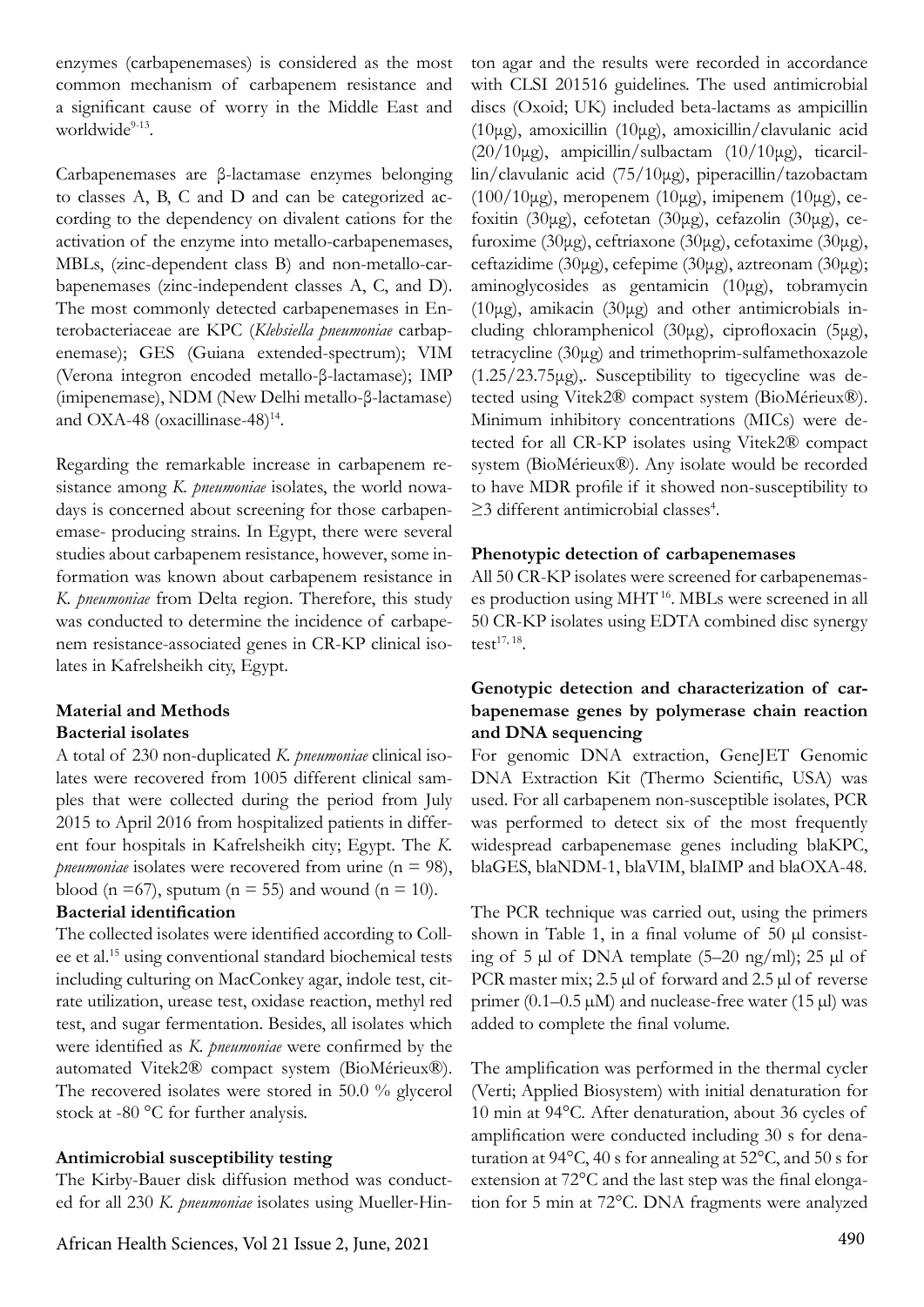under UV light after 1 hour of agarose gel electrophoresis<sup>19, 20</sup>.

The PCR Purification Kit (#PP-201S; Jena Bioscience, Germany) was used, according to the manufacturer's protocol, for purification of PCR products. For DNA sequencing, the purified PCR products were sent to

Macrogen Company (South Korea) and sequenced using ABI 3730XL DNA sequencer (Applied Biosystem; USA). The analysis of obtained sequences was performed using the Chromas Lite 2.1 program, BLAST search was used to detect the identity of these sequences against Gen-Bank database and Geneious 4.8.4 software was used for alignments and assembly of the sequences.

| <b>Target</b>      | Primer*                      | Sequence $(5)$<br>3')                            | <b>Size</b> | Reference                                 |
|--------------------|------------------------------|--------------------------------------------------|-------------|-------------------------------------------|
| gene               |                              |                                                  | (bp)        |                                           |
| $bla_{\text{KPC}}$ | KPC-F                        | CGTCTAGTTCTGCTGTCTTG                             | 798         | Poirel,                                   |
|                    | KPC-R                        | CTTGTCATCCTTGTTAGGCG                             |             | Laurent, 2011 <sup>20</sup>               |
| $bla_{\text{GES}}$ | GES-F<br>GES-R               | AGTCGGCTAGACCGGAAAG<br><b>TTTGTCCGTGCTCAGGAT</b> | 399         | Dallenne,<br>Caroline, 2010 <sup>19</sup> |
| $bla_{NDM-1}$      | NDM-F<br>NDM-R               | GGTTTGGCGATCTGGTTTTC<br>CGGAATGGCTCATCACGATC     | 621         | Poirel,<br>Laurent, 2011 <sup>20</sup>    |
| bla <sub>VM</sub>  | VIM-F<br>VIM-R               | GATGGTGTTTGGTCGCATA<br><b>CGAATGCGCAGCACCAG</b>  | 390         | Poirel,<br>Laurent, 2011 <sup>20</sup>    |
| $bla_{\text{MP}}$  | <b>IMP-F</b><br><b>IMP-R</b> | GGAATAGAGTGGCTTAAYTCTC<br>GGTTTAAYAAAACAACCACC   | 232         | Poirel,<br>Laurent, 2011 <sup>20</sup>    |
| $bla_{\rm OXA-48}$ | OXA-F<br>OXA-R               | GCGTGGTTAAGGATGAACAC<br>CATCAAGTTCAACCCAACCG     | 438         | Poirel,<br>Laurent, $2011^{20}$           |

|  | Table 1. Nucleotide sequences of PCR oligonucleotide primers |  |  |  |
|--|--------------------------------------------------------------|--|--|--|
|  |                                                              |  |  |  |

\*F: forward; R: reverse

#### **Results**

The results of the standard biochemical tests, as well as the Vitek2® compact system revealed the presence of 230 *K. pneumoniae* isolates among the tested 1005 clinical samples.

The susceptibility testing results of the recovered 230 *K. pneumoniae* isolates revealed that the incidence of resistance among these isolates ranged from (0.0%) for tigecycline to (98.3%) for ampicillin. The results indicated that 21.7% of isolates were carbapenem non-susceptible where 50 isolates were meropenem resistant while for imipenem; 49 isolates were resistant and only one was intermediate resistant to such antimicrobial agent. On the other hand, 175 (76.0%), 161 (70.0%) and 138 (60.0%) isolates were resistant to ciprofloxacin, amikacin and trimethoprim/sulphamethoxazole respectively. Interestingly, all tested isolates were tigecycline sensitive. Moreover, all detected CR-KP isolates exhibited MDR profile.

Phenotypic detection of carbapenemases production was carried out using MHT and the results revealed that 45 (90.0%) out of 50 tested CR-KP isolates were carbapenemase producers. On the other hand, 33 (66.0%) out of 50 tested isolates were MBLs producers as detected by combined disk synergy test as shown in Table 2.

All CR-KP isolates were screened by PCR for the detection of blaKPC, blaGES, blaNDM-1, blaVIM, blaIMP and blaOXA-48 genes. The results revealed that blaNDM-1 and blaOXA-48 were the only detected genes where blaNDM-1 was detected in 35 (70.0%) isolates while blaOXA-48 was detected in 26 (52.0%) isolates. Besides, up to 37 (74.0%) isolates carried at least one of the recorded genes where 24 isolates harbored both detected genes while 13 isolates harbored only one of these genes as shown in Table 2.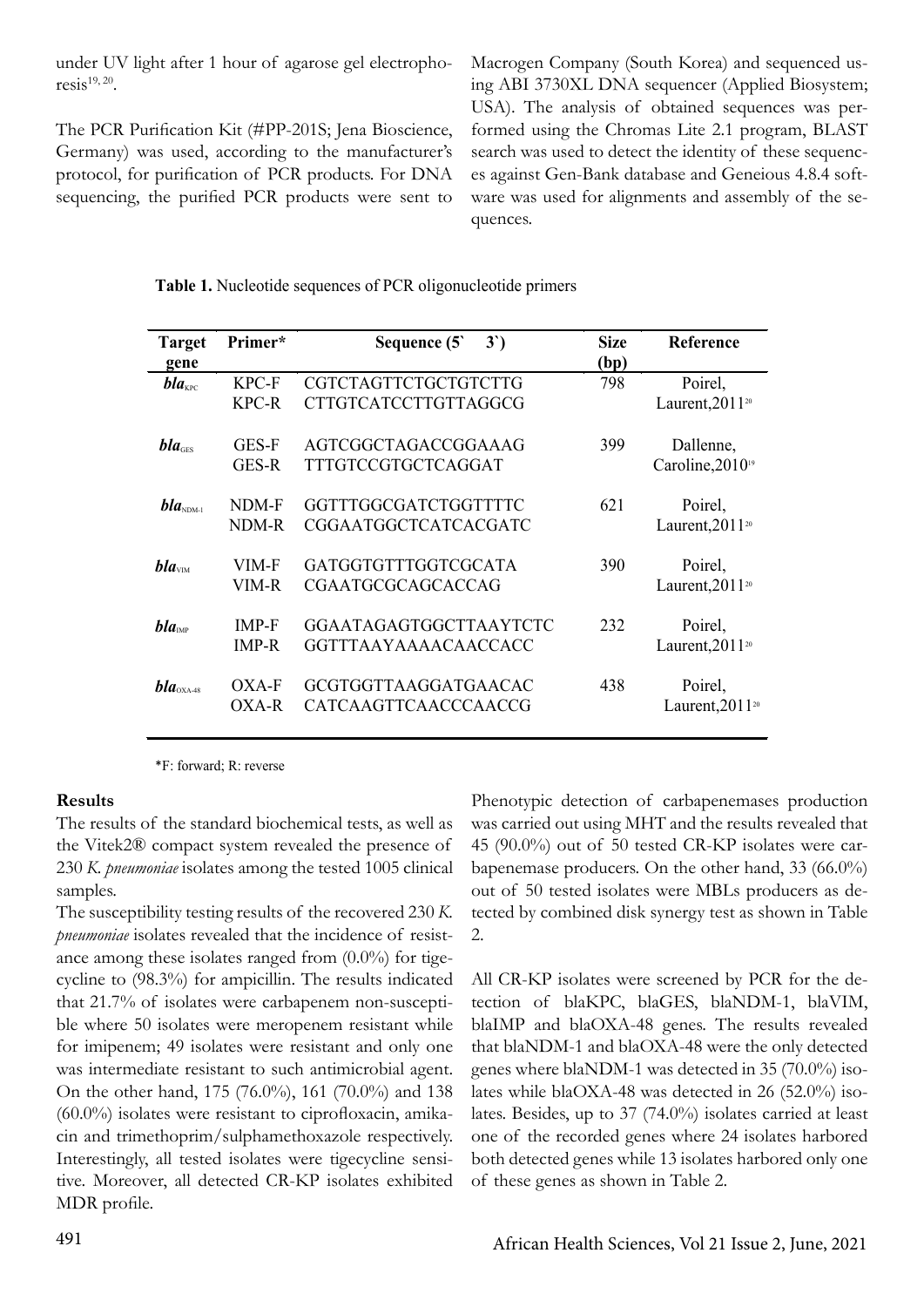|  |  |  |  |  |  |  |  | Table 2. Phenotypic and genotypic characterizations of tested carbapenem resistant Klebsiella pneumoniae isolates |
|--|--|--|--|--|--|--|--|-------------------------------------------------------------------------------------------------------------------|
|--|--|--|--|--|--|--|--|-------------------------------------------------------------------------------------------------------------------|

|                                    |                                | <b>Carbapenemases detection</b> |                 |                          |                           |  |
|------------------------------------|--------------------------------|---------------------------------|-----------------|--------------------------|---------------------------|--|
| <b>Isolates</b>                    | Sensitivity pattern*           | Phenotypic results**            |                 | Genotypic results        |                           |  |
|                                    |                                | <b>MHT</b>                      | <b>CDST</b>     | $blaNDM-1$               | $bla_{\rm OXA-48}$        |  |
| K1                                 | CN, SXT, TGC                   | $\! +$                          |                 |                          |                           |  |
| K2                                 | AK, SXT, TGC                   |                                 |                 |                          |                           |  |
| K3, K6, K15, K16, K17, K22, K23,   | SXT, TGC                       | $^{+}$                          | $+$             | $bla_{\text{NDM-1}}$     | $bla_{\rm OXA\text{-}48}$ |  |
| K24, K27, K32, K34, K35, K38, K42, |                                |                                 |                 |                          |                           |  |
| K47, K49, K50                      |                                |                                 |                 |                          |                           |  |
| K4                                 | CIP, TGC                       |                                 |                 |                          | $bla_{\rm OXA\text{-}48}$ |  |
| K <sub>5</sub>                     | CIP, TGC                       |                                 |                 |                          |                           |  |
| K7                                 | CN, AK, CM, TET, CIP, SXT, TGC |                                 |                 | $bla_{\rm NDM\text{-}1}$ | $bla_{\rm OXA-48}$        |  |
| K8                                 | SXT, TGC                       | $^{+}$                          | $\blacksquare$  | $bla_{\rm NDM\text{-}1}$ |                           |  |
| K9                                 | CN, AK, TGC                    | $^{+}$                          |                 | $bla_{\rm NDM\text{-}1}$ |                           |  |
| K10, K11, K12, K14, K18, K20, K21  | SXT, TGC                       | $^{+}$                          |                 |                          |                           |  |
| K13                                | CN, AK, CM, TET, CIP, TGC      | $^{+}$                          |                 |                          |                           |  |
| K19                                | AK, CM, TET, CIP, SXT, TGC     | $^{+}$                          | $\! + \!$       | $bla_{\rm NDM\text{-}1}$ |                           |  |
| K25                                | CN, AK, CM, TET, CIP, SXT, TGC | $^{+}$                          |                 |                          |                           |  |
| K26                                | AK, TET, CIP, SXT, TGC         |                                 |                 | $bla_{NDM-1}$            | $bla_{\rm OXA\text{-}48}$ |  |
| K28, K40                           | SXT, TGC                       | $^{+}$                          | $\! + \!$       | $blaNDM-1$               |                           |  |
| K29                                | CN, AK, TET, CIP, TGC          | $^{+}$                          | $\! + \!$       | $bla_{\rm NDM\text{-}1}$ |                           |  |
| K30                                | AK, TGC                        | $^{+}$                          |                 |                          |                           |  |
| K31                                | CN, AK, , CIP, TGC             | $^{+}$                          |                 | $bla_{\text{NDM-1}}$     | $bla_{\rm OXA\text{-}48}$ |  |
| K33                                | AK, TET, CIP, TGC              | $^{+}$                          | $^{+}$          | $bla_{NDM-1}$            | $bla_{\rm OXA-48}$        |  |
| K36                                | <b>TGC</b>                     | $^{+}$                          | $\blacksquare$  | $bla_{NDM-1}$            | $bla_{\rm OXA-48}$        |  |
| K37, K39                           | CIP, TGC                       | $^{+}$                          | $+$             | $bla_{NDM-1}$            |                           |  |
| K41                                | CN, AK, CM, TET, CIP, TGC      | $^{+}$                          | $+$             | $bla_{NDM-1}$            |                           |  |
| K43                                | CIP, TGC                       | $^{+}$                          |                 | $bla_{NDM-1}$            | $bla_{\rm OXA-48}$        |  |
| K44                                | AK, CIP, SXT, TGC              | $^{+}$                          | $\! + \!$       | $bla_{\text{NDM-1}}$     | $bla_{\rm OXA-48}$        |  |
| K45                                | SXT, TGC                       |                                 |                 |                          | $bla_{\rm OXA\text{-}48}$ |  |
| K46                                | AK, SXT, TGC                   | $^{+}$                          | $\! + \!\!\!\!$ | $bla_{\text{NDM-1}}$     |                           |  |
| K48                                | AK, CIP, SXT, TGC              |                                 |                 | $bla_{\text{NDM-1}}$     |                           |  |

#### **Discussion**

The incidence of CR-KP isolates in the Mediterranean area particularly in Egypt represents a serious threat to our hospitals and our community<sup>21</sup>. Therefore, this study was performed to detect the prevalence of carbapenemase genes among *K. pneumoniae* isolates recovered from Egyptian patients in different hospitals in Kafrelsheikh city, Egypt. Our results revealed that the incidence of *K. pneumoniae* isolates among different clinical samples was 22.8%. Susceptibility testing results showed that up to 21.7% of the tested *K. pneumoniae* isolates were carbapenem non-susceptible. In agreement with our result, previous studies from Egypt<sup>22</sup> and different countries<sup>23</sup> showed comparable results.

The antimicrobial susceptibility testing results of CR-KP isolates showed a high incidence of MDR profile where all tested isolates exhibited multiple antimicrobial resistance, a finding that was also reported in other studies from different countries $24-27$ . This finding might reflect unrestricted use of antibiotics in our institute which plays an important role in increasing antibiotic resistance. It worth mentioning that tigecycline was the most active antimicrobial agent where all tested isolates were sensitive to it. This result was confirmed by the results of other studies<sup>28-30</sup> which also reported  $100\%$ sensitivity of the isolates to tigecycline.

In the present study, the detection of carbapenemase producers was carried out using phenotypic and genotypic methods. Regarding the phenotypic methods, our results revealed that 90.0% of CR-KP isolates were carbapenemase producers. Moreover, the results revealed that 66.0% of tested isolates were MBLs producers and this result was comparable (63.3%) with that detected by Panchal et al.<sup>23</sup> but in contrast, lower (41.9%) result was detected in another study which was performed in Saudi Arabia<sup>31</sup>.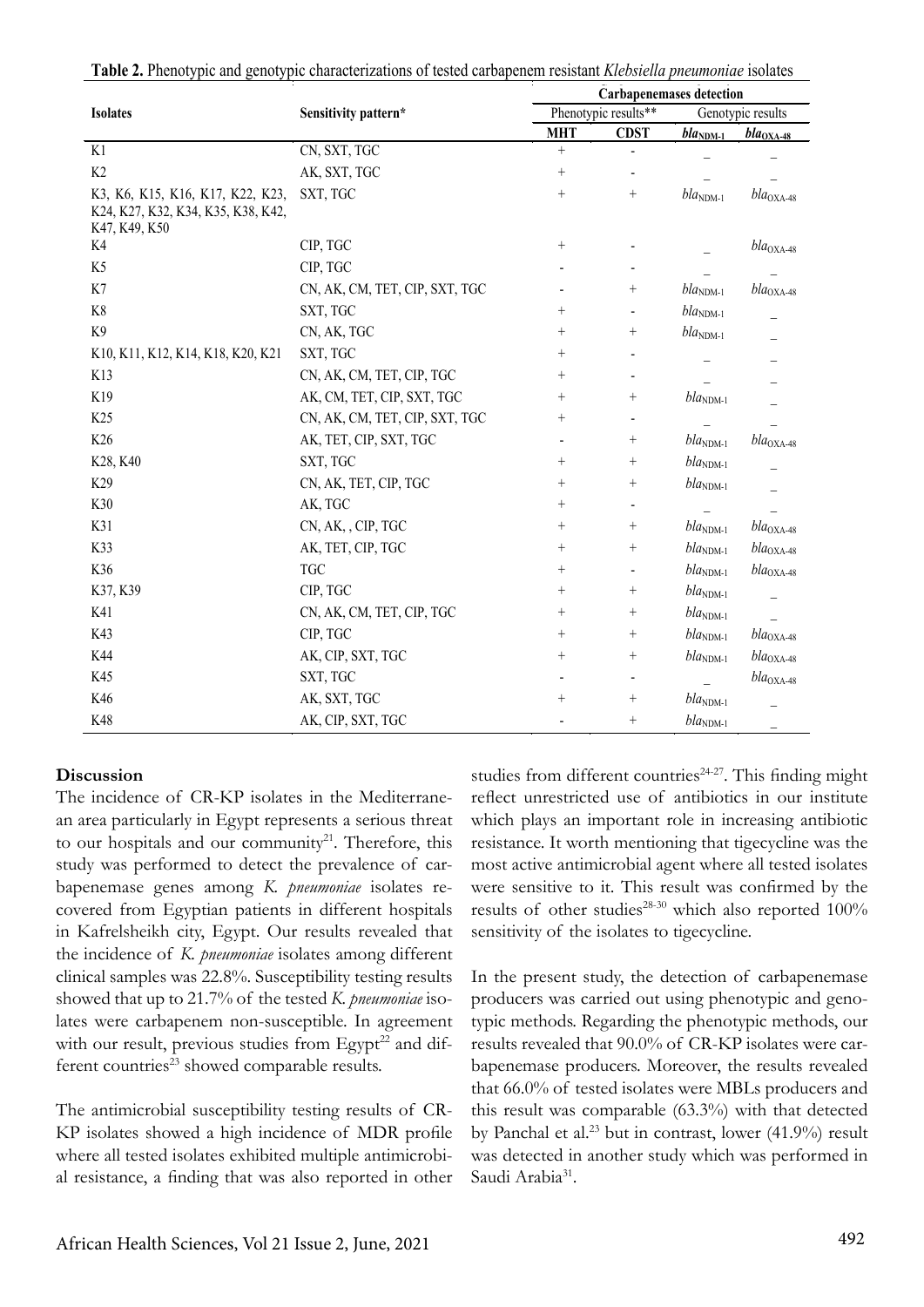The results of genotypic detection methods revealed that 74.0% (37/50) of CR-KP isolates were harboring to carbapenemase genes which was higher than that reported in other Egyptian study<sup>32</sup> where carbapenemase genes were detected in only 43.0% *K. pneumoniae* isolates. Interestingly, out of the 37 isolates carrying carbapenemase genes that detected by PCR, there were 4 isolates that showed negative results by MHT and this might be explained by weak carbapenemase activity<sup>33</sup>. On the other hand, 13 (26.0%) of the CR-KP isolates were negative for carbapenemase genes. These isolates may contain other untested carbapenemases or other mechanisms such as extended-spectrum beta-lactamase production coupled with disruption in porin expression may be responsible for their reduced sensitivity to carbapenems<sup>34-36</sup>.

Enterobacteriaceae particularly *K. pneumoniae* producing blaOXA-48 and blaNDM-1 became more prevalent in diverse of the world. In our study, blaOXA-48 and blaNDM-1 were the only detected carbapenemase genes among the tested *K. pneumoniae* isolates. This result was in agreement with other performed studies in Egypt<sup>36, 37</sup>; revealing the emergence of the dissemination and rapid spread of these genes through different regions in Egypt. In addition, our result was also reported in other countries <sup>38, 39</sup>. Since the first identification of blaNDM-1 from *K. pneumoniae* retrieved from a Swedish patient of Indian origin traveled to New Delhi, India 40, worldwide attention was attracted due to the rapid dissemination of the MBLs. In Egypt, the first isolation of blaNDM-1 was reported by Abdelaziz et al.41 from ST11 *K. pneumoniae* isolate that was recovered from a hospitalized patient in an ICU of a cancer hospital in Cairo and after that blaNDM-1 was described in *Pseudomonas aeruginosa* isolates by Zafer et al.<sup>42</sup> and in Acinetobacter baumannii isolates by El-Sayed et al.<sup>43</sup> revealing the spread of blaNDM-1 among *Enterobacteriaceae* particularly *K. pneumoniae* isolates<sup>44</sup>. In the present study, blaNDM-1 was identified as a predominant gene and detected in 70.0% of the tested isolates. This finding was consistent with other studies that recorded the predominance of blaNDM-1 in Egypt and other countries $45-49$ .

Regarding the blaOXA-48 gene, it was first detected in K. pneumoniae in Turkey<sup>50</sup> and after that, it spread rapidly throughout the Middle East and then all over the world. In the present study, our results revealed that the second most common carbapenemase gene detected among tested isolates was blaOXA-48 with an incidence

of 52.0%. In accordance with our result, Khalifa et al.<sup>36</sup> and ELMahallawy et al.<sup>37</sup> from Egypt reported comparable (49.0% and 60.0%, respectively) detection rate of blaOXA-48 among carbapenem-resistant isolates. In other Arabian countries, this detected gene was also reported as one of the most detected carbapenemases genes with high incidence such as 66.0% incidence in Riyadh $31$  and 62.0% incidence in Lebanon $51$ .

Carbapenem-resistant isolates co-producing multiple carbapenemases genes tend to be extremely high resistant and this leads to limitation in treatment options. Our study showed that 48.0% of tested CR-KP isolates harbored both blaOXA-48 and blaNDM-1, a finding that is considered as the first report of a high incidence of blaOXA-48 and blaNDM-1 co-existence among CR-KP isolates in Egypt. In agreement with our detection rate, Laolerd et al.<sup>52</sup> reported also 52.0% as an incidence of isolates that also harbored those both genes. In contrast, neither blaKPC, blaGES, blaVIM nor blaIMP was detected in any of our tested isolates. Other studies also showed very low detection rates of these genes as EL-Mahallawy et al.<sup>37</sup> who reported that the incidence of blaIMP was only 1.5% with the absence of blaKPC and blaVIM among the tested isolates. Additionally, Khalifa et al.<sup>36</sup> reported a low  $(4.6\%)$  incidence rate of blaVIM with the absence of blaKPC and blaIMP. In accordance with our results, Al-Agamy et al.<sup>31</sup> also reported the absence of blaIMP, blaVIM, blaGES and blaKPC in the carbapenemase-positive isolates confirming that those genes are not predominate in our geographical region.

#### **Conclusion**

This study reported a high MDR resistance profile among the CR-KP isolates from Kafrelsheikh, Egypt. This high resistance rate in our study may be attributed to the lack of implementation of antimicrobial stewardship program and this reflects also limiting in treatment options. In addition, our study reported the emergence of K. pneumoniae isolates co-harboring blaNDM-1 and blaOXA-48 genes. These findings may be considered as an alarming threat to the healthcare workers in the hospital settings. The results of our study therefore confirmed the need for continually and routinely screening for K. pneumoniae strains especially those producing blaNDM-1 and blaOXA-48 genes to rapidly detect and avoid the dissemination of those strains.

#### **Authors' contributions**

Conception and design: R.A.E.; Acquisition of data/ isolates: S.H.A; Data analysis and interpretation: R.A.E.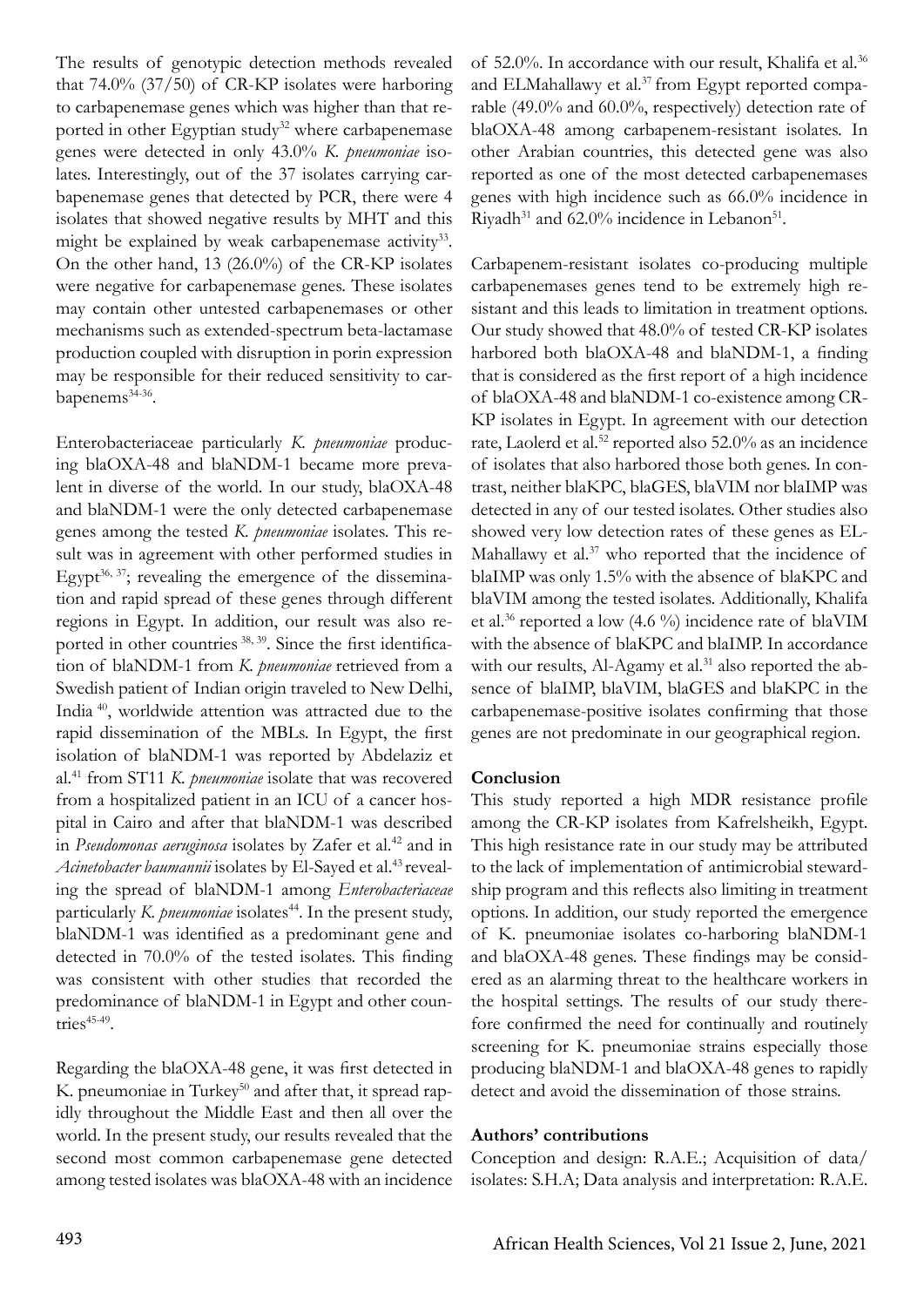and S.H.A; drafting the article: R.A.E. and S.H.A: Critical revision of the article: R.A.E., F.S., and T.E.; and all authors read and approved the final article.

### **Disclosure Statement**

No competing financial interests exist.

### **References**

1. Rice LB. Federal funding for the study of antimicrobial resistance in nosocomial pathogens: no ESKAPE. *The Journal of Infectious Diseases*. 2008; 197(8): 1079-81.

2. Boucher HW, Talbot GH, Bradley JS, Edwards JE, Gilbert D, Rice LB, et al. Bad bugs, no drugs: no ES-KAPE! An update from the Infectious Diseases Society of America. *Clinical Infectious Diseases*. 2009; 48(1): 1-12. 3. Pendleton JN, Gorman SP, Gilmore BF. Clinical relevance of the ESKAPE pathogens. *Expert Review of Anti-infective Therapy*. 2013; 11(3): 297-308.

4. Magiorakos AP, Srinivasan A, Carey RB, Carmeli Y, Falagas ME, Giske CG, et al. Multidrug-resistant, extensively drug-resistant and pandrug-resistant bacteria: an international expert proposal for interim standard definitions for acquired resistance. *Clinical Microbiology and Infection: The Official Publication of the European Society of Clinical Microbiology and Infectious Diseases*. 2012; 18(3): 268-81.

5. Pournaras S, Poulou A, Voulgari E, Vrioni G, Kristo I, Tsakris A. Detection of the new metallo-β-lactamase VIM-19 along with KPC-2, CMY-2 and CTX-M-15 in Klebsiella pneumoniae. *Journal of Antimicrobial Chemotherapy*. 2010; 65(8): 1604-7.

6. Navon-Venezia S, Kondratyeva K, Carattoli A. Klebsiella pneumoniae: a major worldwide source and shuttle for antibiotic resistance. *FEMS Microbiology Reviews*. 2017; 41(3): 252-75.

7. Lee CR, Lee JH, Park KS, Kim YB, Jeong BC, Lee SH. Global Dissemination of Carbapenemase-Producing Klebsiella pneumoniae: Epidemiology, Genetic Context, Treatment Options, and Detection Methods. Front Microbiol. 2016; 7: 895.

8. Calfee DP. Recent advances in the understanding and management of *Klebsiella pneumoniae*. F1000Research. 2017; 6: 1760.

9. Jeong SH, Lee KM, Lee J, Bae IK, Kim J-S, Kim H-S, et al. Clonal and horizontal spread of the blaOXA-232 gene among Enterobacteriaceae in a Korean hospital. *Diagnostic Microbiology and Infectious Disease*. 2015; 82(1): 70-2.

10. Chouchani C, Marrakchi R, El Salabi A. Evolution of β-lactams resistance in Gram-negative bacteria in Tunisia. Critical reviews in microbiology. 2011; 37(3): 167-77.

11. Hrabák J, Chudáčková E, Papagiannitsis C. Detection of carbapenemases in Enterobacteriaceae: a challenge for diagnostic microbiological laboratories. *Clinical Microbiology and Infection*. 2014; 20(9): 839-53.

12. Nordmann P, Poirel L. The difficult-to-control spread of carbapenemase producers among Enterobacteriaceae worldwide. *Clinical Microbiology and Infection*. 2014; 20(9): 821-30.

13. Mathlouthi N, Al-Bayssari C, El Salabi A, Bakour S, Ben Gwierif S, Zorgani AA, et al. Carbapenemases and extended-spectrum beta-lactamases producing Enterobacteriaceae isolated from Tunisian and Libyan hospitals. *Journal of Infection in Developing Countries*. 2016; 10(7): 718-27.

14. Findlay J, Hopkins KL, Alvarez-Buylla A, Meunier D, Mustafa N, Hill R, et al. Characterization of carbapenemase-producing Enterobacteriaceae in the West Midlands region of England: 2007-14. *Journal of Antimicrobial and Chemotherapy*. 2017; 72: 1054–1062.

15. Collee JG, Mackie TJ, McCartney JE. Mackie & McCartney practical medical microbiology. New York: Churchill Livingstone; 1996.

16. Patel J, Cockerill F, Bradford P. M100-S25. *Performance Standards for Antimicrobial Susceptibility Testing; Twenty-Fifth Informational Supplement. Wayne, PA: Clinical and Laboratory Standards Institute*; 2015; 35 (3): 1-16.[Acceso: 19 de junio de 2017].

17. Lee K, Chong Y, Shin H, Kim Y, Yong D, Yum J. Modified Hodge and EDTA-disk synergy tests to screen metallo-β-lactamase-producing strains of Pseudomonas and Acinetobacter species. *Clinical Microbiology and Infection*. 2001; 7(2): 88-91.

18. Lee K, Lim Y, Yong D, Yum J, Chong Y. Evaluation of the Hodge test and the imipenem-EDTA double-disk synergy test for differentiating metallo-β-lactamase-producing isolates of Pseudomonas spp. and Acinetobacter spp. *Journal of Clinical Microbiology*. 2003; 41(10): 4623-9.

19. Dallenne C, Da Costa A, Decré D, Favier C, Arlet G. Development of a set of multiplex PCR assays for the detection of genes encoding important β-lactamases in Enterobacteriaceae. *Journal of Antimicrobial Chemotherapy*. 2010; 65(3): 490-5.

20. Poirel L, Walsh TR, Cuvillier V, Nordmann P. Multiplex PCR for detection of acquired carbapenemase genes. *Diagnostic Microbiology and Infectious Disease*. 2011; 70(1): 119-23.

21. Girmenia C, Serrao A, Canichella M. Epidemiology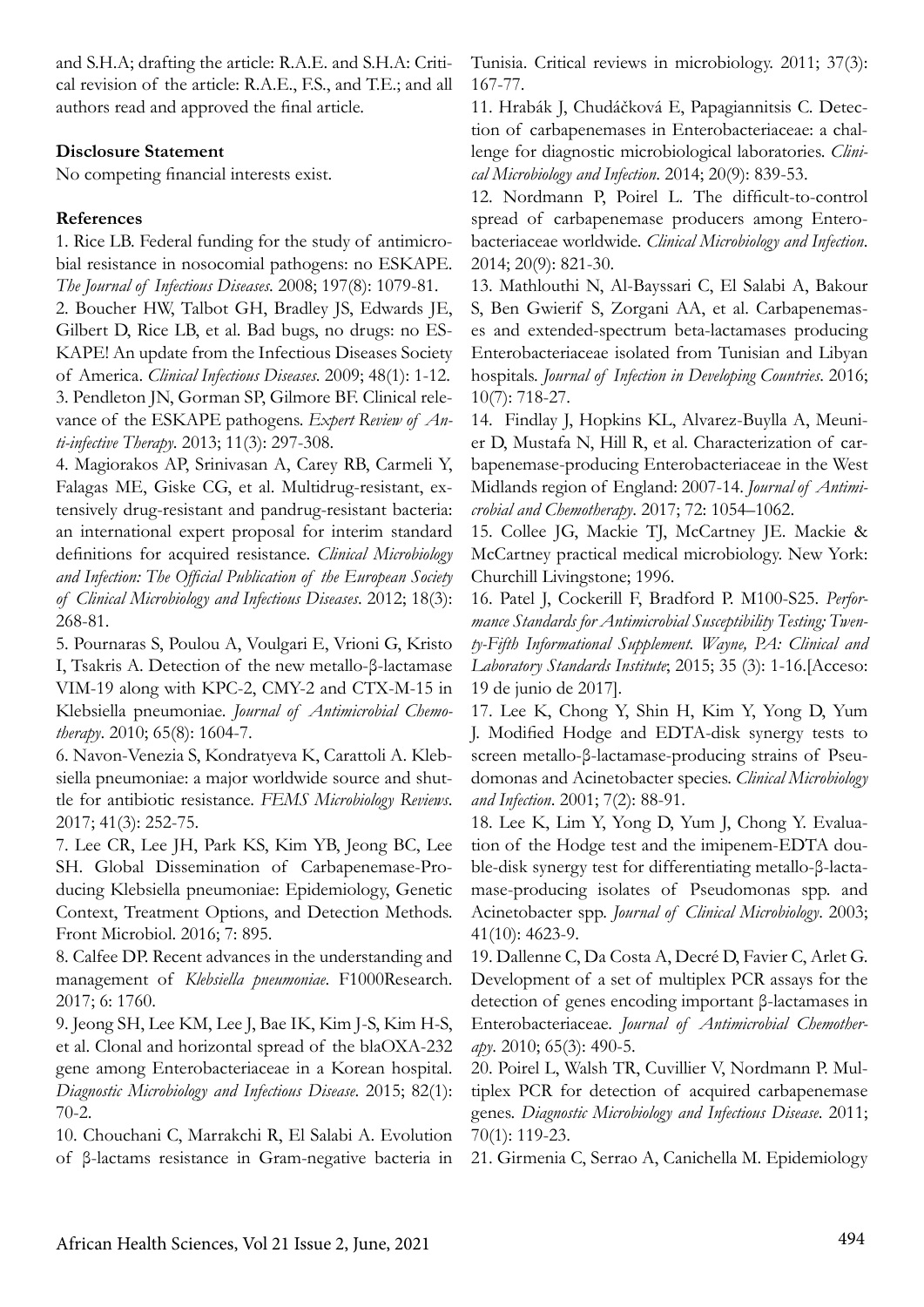of carbapenem resistant Klebsiella pneumoniae infections in mediterranean countries. *Mediterranean Journal of Hematology and Infectious Diseases*. 2016; 8(1).

22. El-Badawy MF, Tawakol WM, El-Far SW, Maghrabi IA, Al-Ghamdi SA, Mansy MS, et al. Molecular Identification of Aminoglycoside-Modifying Enzymes and Plasmid-Mediated Quinolone Resistance Genes among Klebsiella pneumoniae Clinical Isolates Recovered from Egyptian Patients. *International Journal of Microbiology*. 2017; 2017:8050432.

23. Panchal CA, Oza SS, Mehta SJ. Comparison of four phenotypic methods for detection of metallo-beta-lactamase-producing Gram-negative bacteria in rural teaching hospital. *Journal of Laboratory Physicians*. 2017; 9(2): 81-3.

24. Aljanaby AAJ, Alhasani AHA. Virulence factors and antibiotic susceptibility patterns of multidrug resistance Klebsiella pneumoniae isolated from different clinical infections. *African Journal of Microbiology Research*. 2016; 10(22): 829-43.

25. Aljanaby AAJ, Alhasnawi H. Phenotypic and Molecular Characterization of Multidrug Resistant Klebsiella pneumoniae Isolated from Different Clinical Sources in Al-Najaf Province-Iraq. *Pakistan Journal of Biological Sciences: PJBS*. 2017; 20(5): 217-32.

26. Zheng B, Dai Y, Liu Y, Shi W, Dai E, Han Y, et al. Molecular epidemiology and risk factors of carbapenem-resistant Klebsiella pneumoniae infections in Eastern China. *Frontiers in Microbiology*. 2017; 8: 1061.

27. Saadatian Farivar A, Nowroozi J, Eslami G, Sabokbar A. RAPD PCR Profile, Antibiotic Resistance, Prevalence of armA Gene, and Detection of KPC Enzyme in Klebsiella pneumoniae Isolates. *The Canadian Journal of Infectious Diseases & Medical Microbiology = Journal Canadien des Maladies Infectieuses et de la Microbiologie Medical*e. 2018; 2018: 6183162.

28. Gamal D, Fernandez-Martinez M, Salem D, El-Defrawy I, Montes LA, Ocampo-Sosa AA, et al. Carbapenem-resistant Klebsiella pneumoniae isolates from Egypt containing blaNDM-1 on IncR plasmids and its association with rmtF. *International Journal of Infectious Diseases: IJID: official publication of the International Society for Infectious Diseases*. 2016; 43: 17-20.

29. Mesbah MR, Zaki MES, Alsayed MAL. Multiplex Polymerase Chain Reaction for Klebsiella pneumoniae Metallo-β-lactamase Causing Neonatal Sepsis in Mansoura Children University Hospital in Egypt. *International Journal of Current Microbiology and Applied Scinces*. 2016; 5(3): 194-205.

30. Aqel AA, Giakkoupi P, Alzoubi H, Masalha I, Ellington MJ, Vatopoulos A. Detection of OXA-48-like and NDM carbapenemases producing Klebsiella pneumoniae in Jordan: A pilot study. *Journal of Infection and Public Health*. 2017; 10(2): 150-5.

31. Al-Agamy MH, Aljallal A, Radwan HH, Shibl AM. Characterization of carbapenemases, ESBLs, and plasmid-mediated quinolone determinants in carbapenem-insensitive Escherichia coli and Klebsiella pneumoniae in Riyadh hospitals. *Journal of Infection and Public Health*. 2018; 11(1): 64-8.

32. Hamdy Mohammed el S, Elsadek Fakhr A, Mohammed El Sayed H, Al Johery SA, Abdel Ghani Hassanein W. Spread of TEM, VIM, SHV, and CTX-M beta-Lactamases in Imipenem-Resistant Gram-Negative Bacilli Isolated from Egyptian Hospitals. *International Journal of Microbiology*. 2016; 2016: 8382605.

33. Miriagou V, Cornaglia G, Edelstein M, Galani I, Giske CG, Gniadkowski M, et al. Acquired carbapenemases in Gram-negative bacterial pathogens: detection and surveillance issues. *Clinical Microbiology and Infection: The Official Publication of the European Society of Clinical Microbiology and Infectious Diseases*. 2010; 16(2): 112-22.

34. Memish ZA, Assiri A, Almasri M, Roshdy H, Hathout H, Kaase M, et al. Molecular characterization of carbapenemase production among gram-negative bacteria in saudi arabia. *Microbial Drug Resistance*. 2015; 21(3): 307-14.

35. El-Kholy AA, Elanany MG, Sherif MM, Gad MA. High Prevalence of VIM, KPC, and NDM Expression among Surgical Site Infection Pathogens in Patients Having Emergency Surgery. *Surgical Infections*. 2018; 19(6): 629-33.

36. Khalifa HO, Soliman AM, Ahmed AM, Shimamoto T, Hara T, Ikeda M, et al. High Carbapenem Resistance in Clinical Gram-Negative Pathogens Isolated in Egypt. *Microbial Drug Resistance*. 2017; 23(7): 838-44.

37. ElMahallawy HA, Zafer MM, Amin MA, Ragab MM, Al-Agamy MH. Spread of carbapenem resistant Enterobacteriaceae at tertiary care cancer hospital in Egypt. *Infectious Diseases*. 2018; 50(7): 560-4.

38. Osei Sekyere J, Govinden U, Bester LA, Essack SY. Colistin and tigecycline resistance in carbapenemase-producing Gram-negative bacteria: emerging resistance mechanisms and detection methods. *Journal of Applied Microbiology*. 2016; 121(3): 601-17.

39. Zeinab J, Ali HA, Mehri H, Jalil K-Y, Sirous J, Fereshteh J, et al. Molecular Epidemiology and Drug Resistance Pattern of Carbapenem-Resistant Klebsiella pneumoniae Isolates from Iran. *Microbial Drug Resistance*. 2019; 25(3): 336-43.

40. Yong D, Toleman MA, Giske CG, Cho HS, Sundman K, Lee K, et al. Characterization of a new met